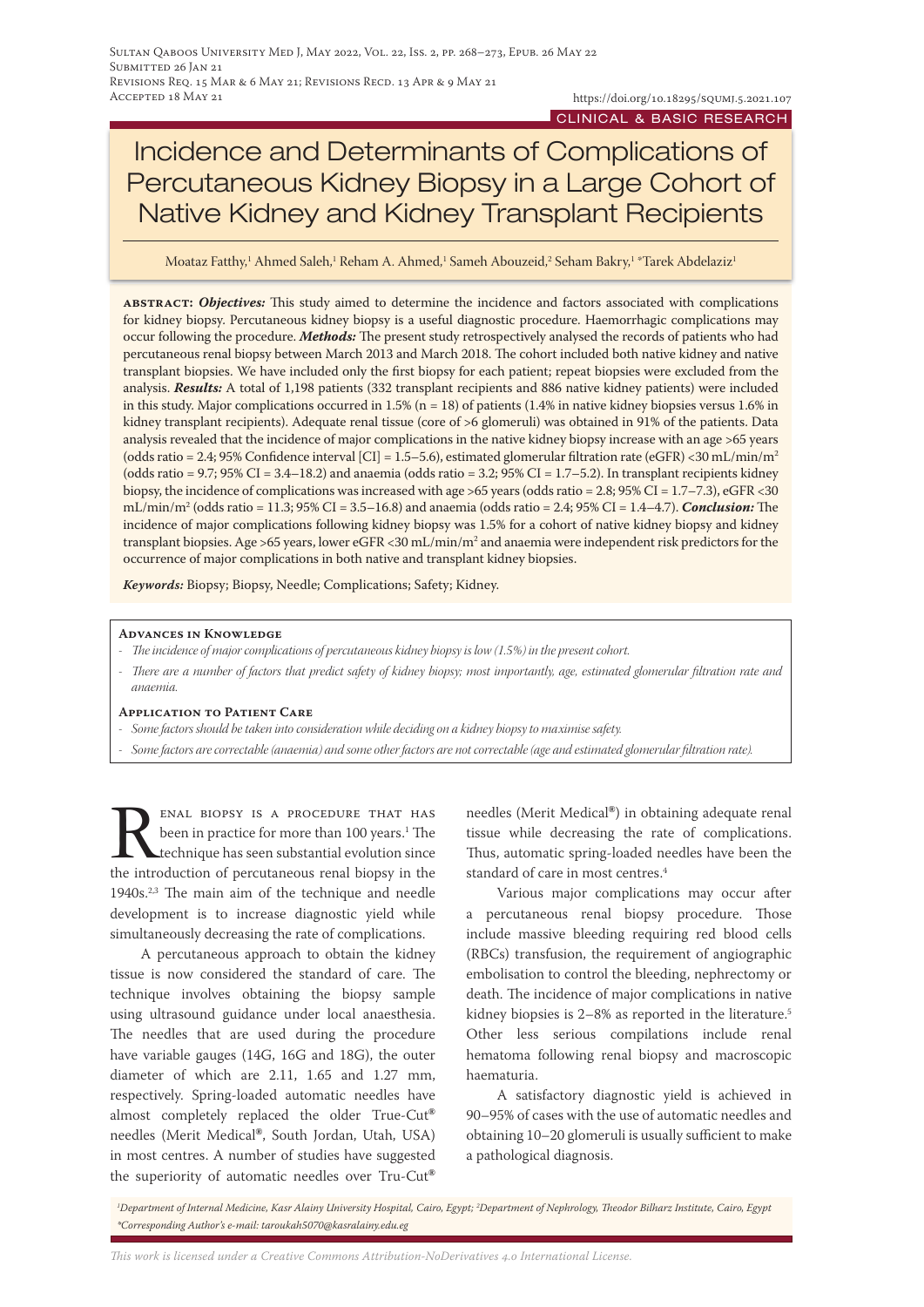| <b>Characteristic</b>                   | Unit                | <b>Native kidney</b> | <b>Transplant recipient</b> | *P Value |
|-----------------------------------------|---------------------|----------------------|-----------------------------|----------|
| Age in years                            | $mean + SD$         | $48 + 17$            | $45 + 14$                   | 0.24     |
| Gender                                  | Percentage of males | 61                   | 60                          | 0.31     |
| Nephrotic range proteinuria $\geq 3$ gm | Percentage          | 35                   | 31                          | 0.03     |
| <b>AKI</b>                              | Percentage          | 30                   | 27                          | 0.04     |
| Haematuria                              | Percentage          | 61                   | 57                          | 0.02     |
| Proteinuria $\geq 0.3$ gm               | Percentage          | 84                   | 79                          | 0.001    |

| Table 1: Patient characteristics at the time of percutaneous kidney Biopsy ( $N = 1,198$ ) |  |
|--------------------------------------------------------------------------------------------|--|
|--------------------------------------------------------------------------------------------|--|

This study aimed to determine the incidence and factors associated with complications for kidney biopsy.

# Methods

The records of the renal division of Kasr-Alainy University Hospitals were reviewed. The investigators have reviewed all the records that were available regarding patients who had undergone renal biopsy between March 2013 and March 2018. The renal division in Kasr-Alainy Centre is a large tertiary care centre; percutaneous renal biopsies are performed on regular weekly slots. All biopsies were performed using ultrasound guidance. The cohort included both, native kidney and kidney transplant recipients. The authors have included only the first biopsy for each patient; repeat biopsies were excluded from the analysis. The

**Table 2:** Gross haematuria by needle gauge in patients who underwent percutaneous kidney biopsy ( $N = 1,198$ )

|              |    | <b>Gross</b><br>haematuria |            | <b>Total</b> | $\boldsymbol{P}$<br>value |
|--------------|----|----------------------------|------------|--------------|---------------------------|
|              |    | N <sub>0</sub>             | <b>Yes</b> |              |                           |
| Needle-gauge | 14 | 277                        | 16         | 293          |                           |
|              | 16 | 445                        | 9          | 454          | 0.008                     |
|              | 18 | 442                        | 9          | 451          |                           |
| <b>Total</b> |    | 1164                       | 34         | 1198         |                           |

*\*Obtained using Kruskal-Wallis test.*

recorded data include epidemiological data such as age, gender, estimated glomerular filtration rate (eGFR), haemoglobin level, needle gauge and style. In the authors' centre, it is contraindicated to perform a kidney biopsy on patients with platelets <100.000/cc (or International Normalised Ratio [INR] >1.00). It is also contraindicated to perform kidney biopsy when patients' haemoglobin is <9 mg/dL as per protocol. Any uncorrected bleeding diathesis was considered a contraindication for renal biopsy.

Desmopressin is not routinely used as a premedication in kidney biopsies as per the protocol in the investigators' institution. All patients were required to stop anti-platelets one week before renal biopsy. Patients on oral anticoagulants were required to be switched to unfractionated heparin which was held at least 12 hours before attempting renal biopsy. Kidney biopsies were all performed by one investigator. To make analysis less complex, each patient had only one entry into the study.

The Statistical Package for the Social Sciences (SPSS) version 21 (IBM Corp., Chicago, Illinois, USA) was used to perform the statistical analysis. Categorical variables were compared using the Chi-squared test. Continuous variables were expressed as a mean and standard deviation. The group means were compared using the Mann-Whitney U test. Logistic regression was used to create a model to predict the development of major complications of percutaneous renal biopsy. A forward stepwise method was used in the binary

| Table 3: Incidence of complications for native versus kidney transplant recipients ( $N = 1,198$ ) |  |  |
|----------------------------------------------------------------------------------------------------|--|--|
|----------------------------------------------------------------------------------------------------|--|--|

| Complication                     | $n$ (%)                       |                              |                                             |      |
|----------------------------------|-------------------------------|------------------------------|---------------------------------------------|------|
|                                  | <b>Total</b><br>$(N = 1,198)$ | Native kidney<br>$(n = 886)$ | Kidney transplant recipients<br>$(n = 312)$ |      |
| Gross haematuria                 | 34(2.8)                       | 25(2.8)                      | 9(3)                                        | 0.1  |
| Major complications              | 18(1.5)                       | 13(1.5)                      | 5(1.6)                                      | 0.15 |
| Surgery                          | 4(0.3)                        | 3(0.3)                       | 1(0.3)                                      | 0.91 |
| Arterial embolization            | 3(0.3)                        | 2(0.2)                       | 1(0.3)                                      | 0.54 |
| Need for packed RBCs transfusion | 16(1.3)                       | 12(1.4)                      | 4(1.3)                                      | 0.23 |
| RBCs = red blood cells.          |                               |                              |                                             |      |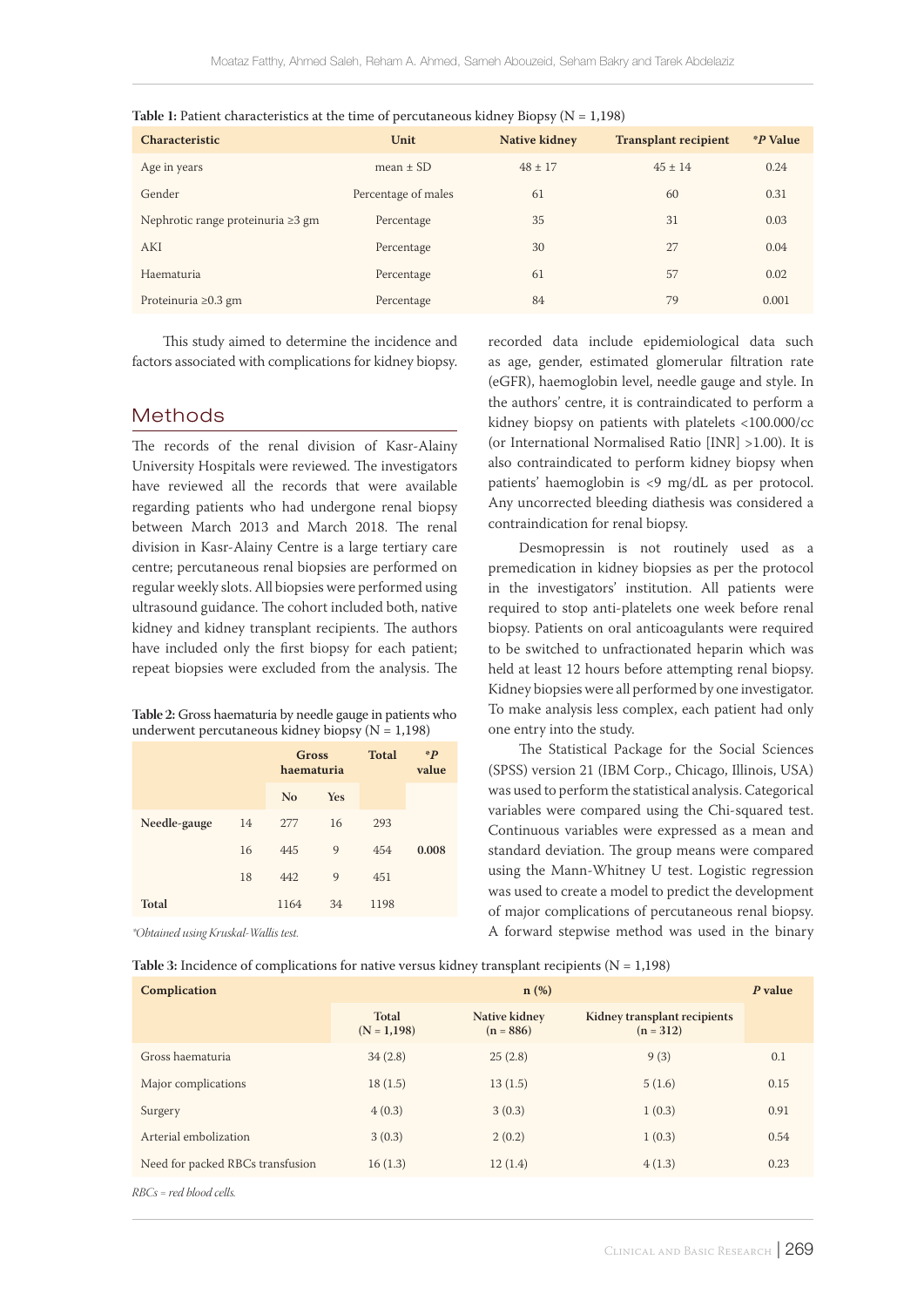|                               | <b>Unadjusted</b><br>analysis |                           | Adjusted<br>analysis  |                           |  |  |
|-------------------------------|-------------------------------|---------------------------|-----------------------|---------------------------|--|--|
|                               | Odds<br>Ratio<br>(CI)         | $\boldsymbol{P}$<br>value | Odds<br>Ratio<br>(Cl) | $\boldsymbol{P}$<br>value |  |  |
| Age in years                  |                               |                           |                       |                           |  |  |
| $18 - 65$                     | 1.00<br>(reference)           | < 0.001                   | 1.00<br>(reference)   | < 0.001                   |  |  |
| >65                           | 2.7<br>$(1.7 - 5.7)$          |                           | 2.4<br>$(1.5 - 5.6)$  |                           |  |  |
| Gender                        |                               |                           |                       |                           |  |  |
| Male                          | 1.15<br>$(0.97 -$<br>1.9)     | 0.71                      | 1.1<br>$(0.9 - 1.7)$  | 0.64                      |  |  |
| Female                        | 1.00<br>(reference)           |                           | 1.00<br>(reference)   |                           |  |  |
| eGFR in $mL/min/m2$           |                               |                           |                       |                           |  |  |
| $\geq 60$                     | 1.00<br>(reference)           |                           | 1.00<br>(reference)   |                           |  |  |
| $30 - 59$                     | 4.7<br>$(1.6 -$<br>12.1)      | < 0.001                   | 4.5<br>$(2.3 - 13.4)$ | < 0.001                   |  |  |
| $30$                          | 11.1<br>$(2.6 -$<br>17.1)     |                           | 9.7<br>$(3.4 - 18.2)$ |                           |  |  |
| Proteinuria in g/24 hours     |                               |                           |                       |                           |  |  |
| $\langle 3$                   | 1.00<br>(reference)           | 0.61                      | 1.00<br>(reference)   | 0.54                      |  |  |
| $\geq$ 3                      | 1.5<br>$(0.9 - 3.9)$          |                           | 1.3<br>$(0.9 - 2.7)$  |                           |  |  |
| Needle gauge                  |                               |                           |                       |                           |  |  |
| 14                            | 1.5<br>$(0.87 -$<br>(2.7)     |                           | 1.3<br>$(0.85 - 2.1)$ |                           |  |  |
| 16                            | 1.4<br>$(0.9 - 2.1)$          | 0.53                      | 1.1<br>$(0.7-1.9)$    | 0.73                      |  |  |
| 18                            | 1.00<br>(reference)           |                           | 1.000<br>(reference)  |                           |  |  |
| Haemoglobin in mg/dL          |                               |                           |                       |                           |  |  |
| >13                           | 1.00<br>(reference)           |                           | 1.00<br>(reference)   |                           |  |  |
| $11 - 13$                     | 1.8<br>$(1.5 - 5.9)$          | 0.003                     | 2.39<br>$(1.5 - 4.5)$ | 0.003                     |  |  |
| $9 - 11$                      | 2.65<br>$(1.8 - 6.4)$         |                           | 3.2<br>$(1.7 - 5.2)$  |                           |  |  |
| Platelets per cm <sup>3</sup> |                               |                           |                       |                           |  |  |
| >150,000                      | 1.00<br>(reference)           | 0.47                      | 1.00<br>(reference)   | 0.56                      |  |  |
| 100,000-150,000               | 1.6<br>$(0.9 - 2.3)$          |                           | 1.5<br>$(0.9 - 2.6)$  |                           |  |  |

| <b>AKI</b>                        |                        |      |                        |      |
|-----------------------------------|------------------------|------|------------------------|------|
| <b>Yes</b>                        | 2.30<br>$(0.7 - 3.6)$  |      | 1.9<br>$(0.8 - 5.5)$   |      |
| No                                | 1.00<br>(reference)    | 0.37 | 1.00<br>(reference)    | 0.46 |
| Glomerulonephritis                |                        |      |                        |      |
| <b>Yes</b>                        | 1.02<br>$(0.9 - 2.4)$  | 0.25 | 1.03<br>$(0.9 - 2.6)$  | 0.29 |
| No                                | 1.00<br>(reference)    |      | 1.00<br>(reference)    |      |
| Pre-biopsy blood pressure in mmHg |                        |      |                        |      |
| < 140                             | 1.00<br>(reference)    |      | 1.00<br>(reference)    |      |
| $140 - 159$                       | 1.24<br>$(0.7 - 6.03)$ | 0.79 | 1.2.<br>$(0.31 - 5.6)$ | 0.81 |
| >160                              | 2.84<br>$(0.8 - 9.9)$  |      | 2.3<br>$(0.55 - 8.6)$  |      |
| Referral                          |                        |      |                        |      |
| Critical care area                | 1.3<br>$(0.8 - 1.9)$   |      | 1.2<br>$(0.97 - 1.5)$  |      |
| Non-critical care<br>ward         | 1.00<br>$(0.75 - 1.2)$ | 0.43 | 1.00<br>$(0.92 - 1.1)$ | 0.53 |
| Outpatient                        | 1.00<br>(reference)    |      | 1.00<br>(reference)    |      |
|                                   |                        |      |                        |      |

*CI = confidence interval; eGFR = estimated glomerular filtration rate.*

## logistic regression.

This research was conducted in accordance with the Declaration of Helsinki. Written informed consent was obtained from all the patients. This study protocol was approved by the Kasr-Alainy Research Ethics Committee (approval number KA-19-134).

# **Results**

There were a total of 1,198 patients who had undergone renal biopsy during the study period. The rate of major complications of the patients (including patients with repeated renal biopsies) was the same as the rate in the authors' cohort (including only the first renal biopsy for all patients). We can conclude that this was not a source of bias. What has been included in the analysis was only the first biopsy of every patient.

Baseline patients characteristics of both native and transplant recipient kidney biopsies were obtained [Table 1].

The biopsy was considered adequate and representative if 6–10 glomeruli were obtained successfully. The overall diagnostic yield of the needles of different gauges revealed a high adequacy rate (88–96%) among all gauges [Figure 1].

## **Table 4:** Predictors of occurrence of major complications  $\frac{1}{10}$ in  $\frac{1}{10}$  de archiepsy (n  $\frac{8}{5}$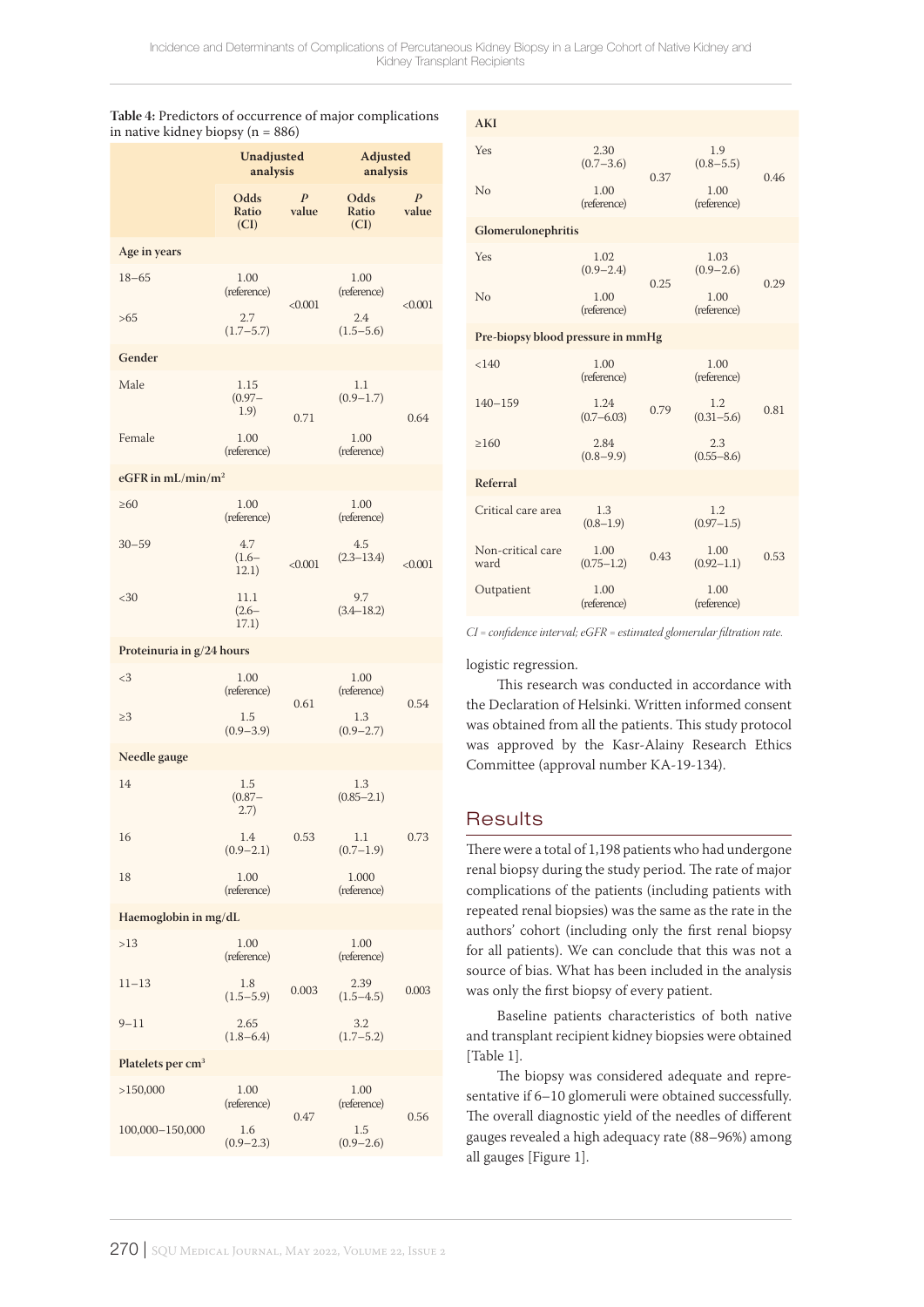|                      | Unadjusted<br>analysis |                            | <b>Adjusted analysis</b> |                           |  |
|----------------------|------------------------|----------------------------|--------------------------|---------------------------|--|
|                      | Odds<br>Ratio<br>(CI)  | $\boldsymbol{P}$<br>values | Odds<br>Ratio<br>(CI)    | $\boldsymbol{P}$<br>value |  |
| Age in years         |                        |                            |                          |                           |  |
| $18 - 65$            | 1.0<br>(reference)     | < 0.001                    | 1.0<br>(reference)       | < 0.001                   |  |
| >65                  | 3.1<br>$(1.7 - 5.7)$   |                            | 2.8<br>$(1.7 - 7.3)$     |                           |  |
| Gender               |                        |                            |                          |                           |  |
| Male                 | 0.8<br>$(0.7-2.9)$     | 0.55                       | 0.8<br>$(0.9 - 1.7)$     | 0.83                      |  |
| Female               | 1.0<br>(reference)     |                            | 1.0<br>(reference)       |                           |  |
| eGFR in $mL/min/m2$  |                        |                            |                          |                           |  |
| >60                  | 1.0<br>(reference)     | < 0.001                    | 1.0<br>(reference)       | < 0.001                   |  |
| $30 - 59$            | 5.3<br>$(2.4 - 14.3)$  |                            | 5.1<br>$(2.7-13.8)$      |                           |  |
| <30                  | 12.9<br>$(3.8 - 18.3)$ |                            | 11.3<br>$(3.5 - 16.8)$   |                           |  |
| Proteinuria in g/dL  |                        |                            |                          |                           |  |
| <3                   | 1.0<br>(reference)     | 0.42                       | 1.0<br>(reference)       |                           |  |
| $\geq$ 3             | 1.3<br>$(0.8 - 1.7)$   |                            | 1.4<br>$(0.9 - 1.9)$     |                           |  |
| Needle gauge         |                        |                            |                          |                           |  |
| 14                   | 1.1<br>$(0.6 - 1.9)$   | 0.71                       | 1.1<br>$(0.8-2)$         | 0.84                      |  |
| 16                   | 1.2<br>$(0.6 - 1.6)$   |                            | 1.1<br>$(0.7-1.9)$       |                           |  |
| 18                   | 1.0<br>(reference)     |                            | 1.0<br>(reference)       |                           |  |
| Haemoglobin in mg/dL |                        |                            |                          |                           |  |
| <13                  | $1.0\,$<br>(reference) | < 0.001                    | $1.0\,$<br>(reference)   | < 0.001                   |  |
| 11<13                | 1.8<br>$(0.8 - 5.9)$   |                            | 1.7<br>$(0.9 - 4.5)$     |                           |  |
| $9 - 11$             | 2.8<br>$(1.3 - 5.9)$   |                            | 2.4<br>$(1.4 - 4.7)$     |                           |  |
| <b>Platelets</b>     |                        |                            |                          |                           |  |
| >150,000             | 1.0<br>(reference)     | 0.46                       | 1.0<br>(reference)       | 0.75                      |  |
| 100,000-150,000      | 1.3<br>$(0.7-1.9)$     |                            | 1.4<br>$(0.8-2)$         |                           |  |
| AKI                  |                        |                            |                          |                           |  |
| Yes                  | 1.5<br>$(0.8 - 2.2)$   | 0.42                       | 1.3<br>$(0.8 - 4.1)$     | 0.34                      |  |
| No                   | 1.0<br>(reference)     |                            | 1.0<br>(reference)       |                           |  |

**Table 5:** Predictors of occurrence of major complications in kidney transplant recipient biopsy  $(n = 312)$ 

| <b>Yes</b>                        | 1.7<br>$(0.6 - 2.2)$ | 0.24 | 1.4<br>$(0.6 - 1.8)$ | 0.35 |
|-----------------------------------|----------------------|------|----------------------|------|
| No                                | 1.0<br>(reference)   |      | 1.0<br>(reference)   |      |
| Pre-biopsy blood pressure in mmHg |                      |      |                      |      |
| < 140                             | 1.0<br>(reference)   | 0.07 | 1.0<br>(reference)   | 0.17 |
| $140 - 159$                       | 2.1<br>$(0.8 - 5.3)$ |      | 1.8<br>$(0.7-5.1)$   |      |
| >160                              | 3.5<br>$(0.8-4.1)$   |      | 3.3<br>$(0.9 - 7.2)$ |      |

*CI = confidence interval; eGFR = estimated glomerular filtration rate.*



**Figure 1:** Adequacy of renal tissue by needle gauge. *\*Adequate refers to successfully obtaining 6–10 glomeruli while inadequate refers to failure to obtain 6 glomeruli.*

Macroscopic haematuria occurred in 2.8% of patients (n = 34). The occurrence of macroscopic haematuria was significantly higher with the use of 14G needles [Table 2].

Major complications were defined as either the need for blood transfusion or the need for surgical procedure/angiographic embolisation to stop the bleeding following the biopsy procedure. The variables were adjusted for age while age was adjusted for eGFR. There were 132 patients with more than one renal biopsy; however, repeat biopsies have not been included in the analysis. A total of 18 patients (1.5%) had major complications [Table 3]. Furthermore, predictors of occurrence of major complications following renal biopsy in native kidney biopsy and transplant, respectively, have also been tabulated [Tables 4 and 5].

# Discussion

This study included 1,198 patients who underwent percutaneous renal biopsy; this included 332 transplant recipients and 886 native kidney patients. Major complications, defined as either the need for blood transfusion, surgery or arterial embolisation,

**Chronic Allograft Nephropathy**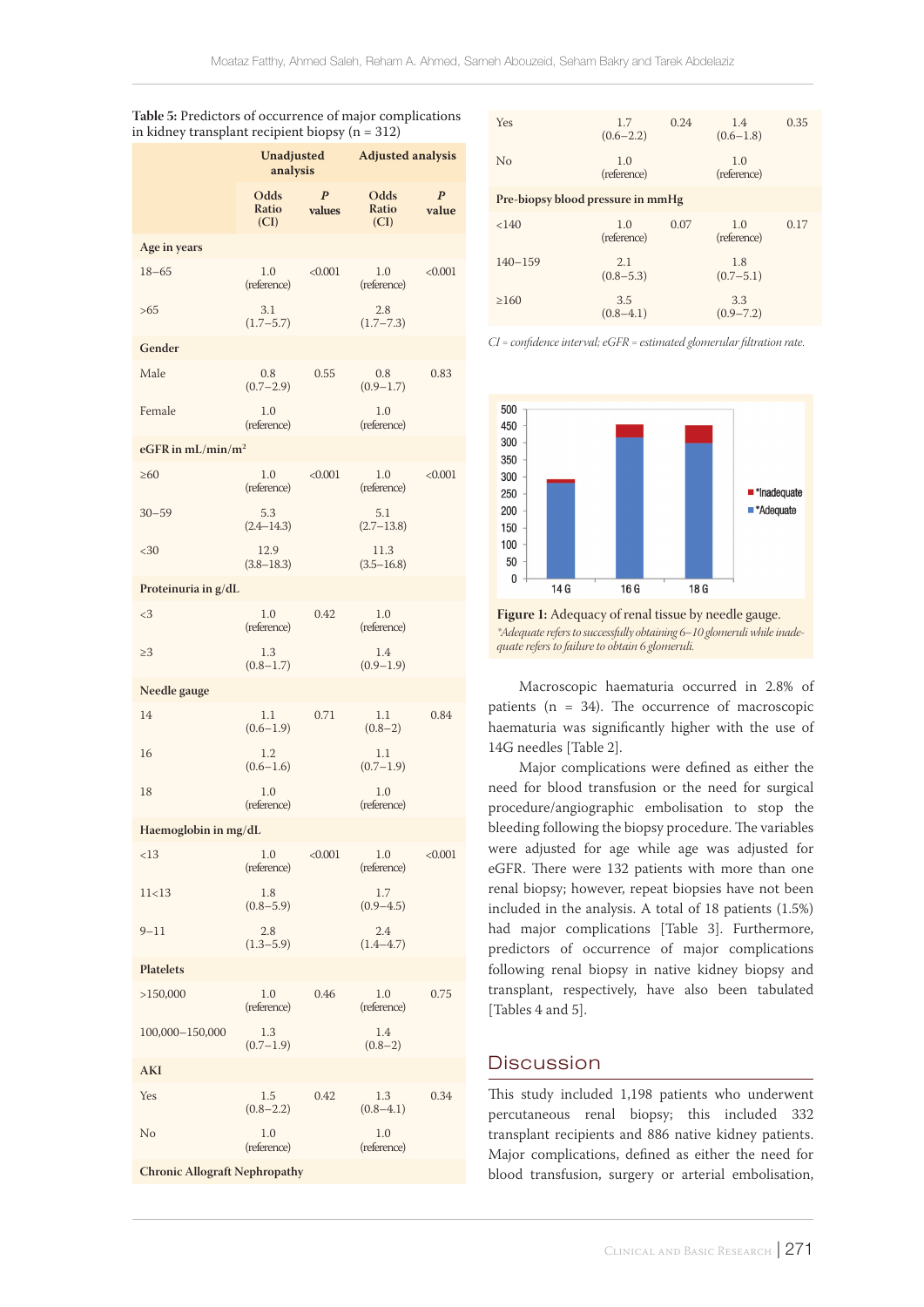occurred in 1.5% of patients. Gross haematuria occurred in only 2.8% of patients. This emphasises the overall safety of the percutaneous renal biopsy procedure, a finding that has been demonstrated by previous reports.6,7 Adequate renal tissue was obtained in 91% of patients. There were a number of factors that predicted the development of complications. Age >65 years, eGFR <30 mL/min/m2 and anaemia (haemoglobin <9 mg/dL) were associated with an increased risk of developing major complications. The incidence of major complications was not statistically significant among different needle gauges. The use of either 14G or 16G was associated with more adequate renal tissue, which was statistically significant ( $P =$ 0.001). This study is one of the largest reports of kidney biopsy safety and complications in a cohort of both native kidneys and kidney transplant recipients.

Complications after the procedure of percutaneous renal biopsy included the observation of peri-nephric hematomas, which had an incidence of 60–70% in previous reports. Nevertheless, on most occasions, peri-nephric hematomas are not clinically meaningful and thus should not be regarded as an alarming complication.8 There are a number of other haemorrhagic complications, which include macroscopic haematuria, major bleeding requiring surgery or angiographic embolisation. A number of factors have been suggested to be associated with the potential haemorrhagic complications that can be divided into procedure-related factors and patientrelated factors. Patient related factors include age >40 years, female gender, elevated serum creatinine and lower haemoglobin level at the time of the procedure.5,9,10 The main procedure related factor was the use of 14G needles. It was observed that the increased number of passes due to the use of smaller diameter needles did not lead to increased haemorrhagic complications.<sup>11,12</sup>

Many previous studies have found that the complication rates were lower with the use of small diameter biopsy needles.6,13–15 In a nationwide registry in Norway, the incidence of major complications was found to be 0.9%.16 In the current study, the incidence of major complications was not affected by needle gauge; however, the use of 18G was associated with the occurrence of more frequent gross haematuria. The explanation for this observation was that the small gauge needles allowed easy deviation of the needle towards the high-density vessels in the pelvis. In another small cohort of 86 patients, the use of 14G needles was associated with more frequent hematoma following the percutaneous renal biopsy procedure.<sup>17</sup>

A large meta-analysis of more than 9,000 patients who underwent percutaneous native kidney biopsy found that the use of 14G needles was associated with a higher incidence of packed RBCs transfusion.<sup>5</sup> The incidence of haemorrhagic complications, as reported in this meta-analysis, was macroscopic haematuria in 3.5% and the requirement for packed RBCs transfusion in 0.9% of patients. Anaemia is another important predisposing factor for the occurrence of post procedure haemorrhagic complications. This has been evident in previous reports.<sup>16</sup>

Data on kidney transplant biopsy complications stratified by needle gauge is scarce. However, one prospective randomised trial found no statistically significant difference between the three needle diameters (14G, 16G and 18G) in the incidence of major complications. The use of 14G needles was associated with more pain.<sup>18</sup> However, that study was limited by the small sample size; the present study cohort provides a larger sample of transplant patients.

One of the strengths of the current study is that the cohort included both, native and renal transplant recipient patients. Different needle gauges are well represented in the sample.

Nevertheless, the study has a number of limitations. Firstly, the number of needle passes for each biopsy could not be determined. Secondly, this is a single centred study; a multi-centred study would provide more data about the difference in operators' expertise. Thirdly, the incidence of post-biopsy renal hematoma was not reported in the present study as the records did not provide sufficient data to include this complication in the analysis. Lastly, the study protocol specified recording only the first biopsy for every patient. This is closely comparable to the rate of major complications in the main cohort. We therefore do not count this as a major source of bias.

# Conclusion

The incidence of major complications following kidney biopsy was 1.5% for a cohort of patients undergoing native kidney biopsy and age >65 years, lower eGFR (<30 mL/min/m2 ) and anaemia (haemoglobin <9 mg/dL) were independent risk predictors for the occurrence of major complications in both native and transplant kidney biopsies.

# conflicts of interest

The authors declare no conflicts of interest.

# funding

No funding was received for this study.